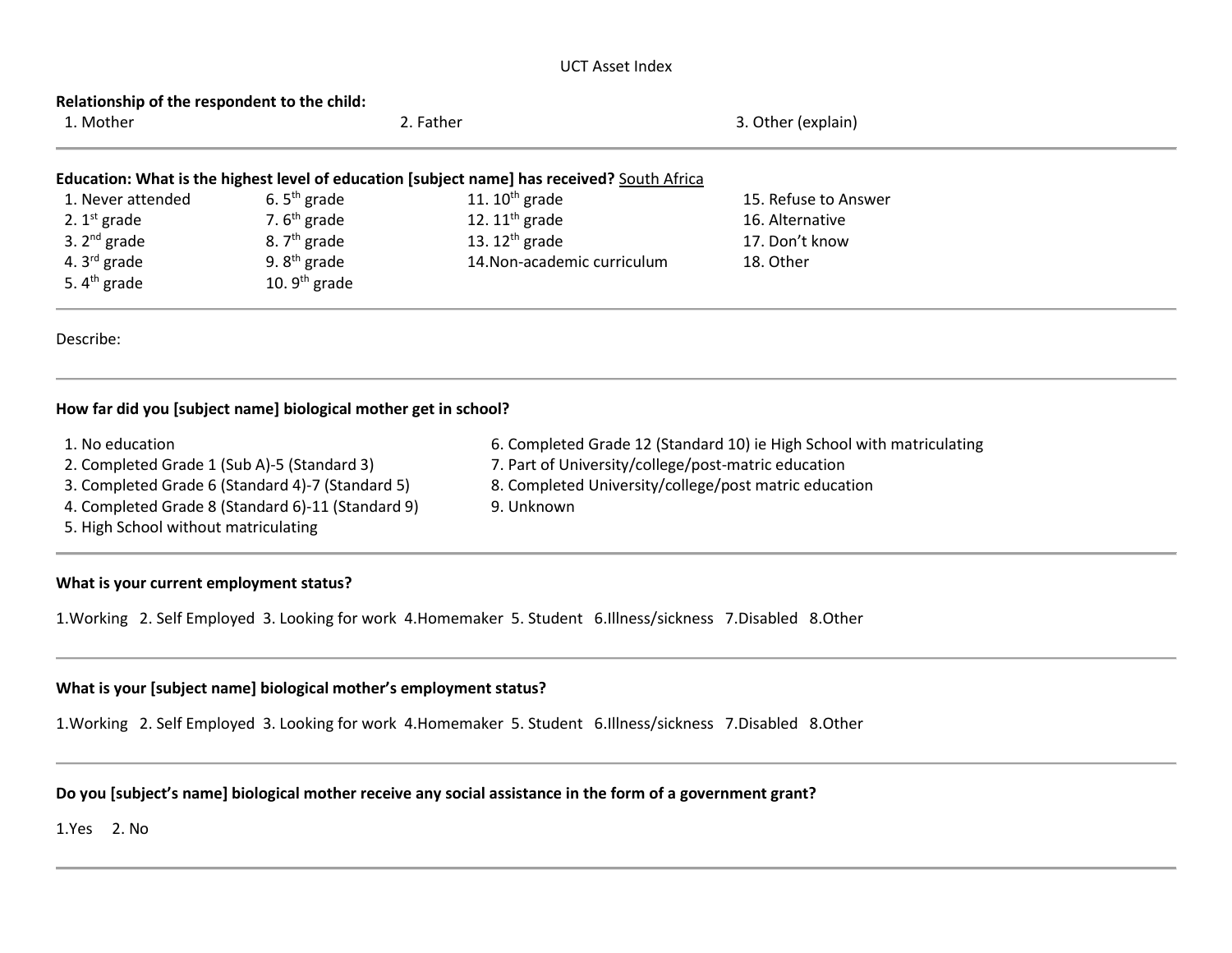# **If yes, what kind of grant?**

1.Childcare 2.Disability 3.Care dependency grant

For how many children do you receive this grant?

| What is your [subject name] biological mother's average income per month?                                                                                                                                       |                                                           |                                                                                                                                                                                       |  |  |  |  |  |  |  |
|-----------------------------------------------------------------------------------------------------------------------------------------------------------------------------------------------------------------|-----------------------------------------------------------|---------------------------------------------------------------------------------------------------------------------------------------------------------------------------------------|--|--|--|--|--|--|--|
| 1. Less than R1000 per month<br>2. More than R10000 per month                                                                                                                                                   | 3.R1000-R5000 per month<br>4.Unkown                       | 5.R5000-R10000 per month                                                                                                                                                              |  |  |  |  |  |  |  |
| What is your average household income per month?                                                                                                                                                                |                                                           |                                                                                                                                                                                       |  |  |  |  |  |  |  |
| Your best estimate is fine                                                                                                                                                                                      |                                                           |                                                                                                                                                                                       |  |  |  |  |  |  |  |
| 1. Less than R1000 per month<br>2. More than R10000 per month                                                                                                                                                   | 3.R1000-R5000 per month<br>4. More than R15 000 per month | 5.R5000-R10000 per month<br>6.Unkown                                                                                                                                                  |  |  |  |  |  |  |  |
| What is your [subject's name] biological mother's marital status?                                                                                                                                               |                                                           |                                                                                                                                                                                       |  |  |  |  |  |  |  |
| 1. Single (never married)<br>2. Married                                                                                                                                                                         | 4. Widowed                                                | 3. Not married, but in marriage like relationship (living together)                                                                                                                   |  |  |  |  |  |  |  |
| How far did you [subject name] biological father get in school?                                                                                                                                                 |                                                           |                                                                                                                                                                                       |  |  |  |  |  |  |  |
| 1. No education<br>2. Completed Grade 1 (Sub A)-5 (Standard 3)<br>3. Completed Grade 6 (Standard 4)-7 (Standard 5)<br>4. Completed Grade 8 (Standard 6)-11 (Standard 9)<br>5. High School without matriculating | 9. Unknown                                                | 6. Completed Grade 12 (Standard 10) ie High School with matriculating<br>7. Part of University/college/post-matric education<br>8. Completed University/college/post matric education |  |  |  |  |  |  |  |

# **What is your child's father's employment status?**

1.Working 2. Self Employed 3. Looking for work 4.Homemaker 5. Student 6.Illness/sickness 7.Disabled 8.Other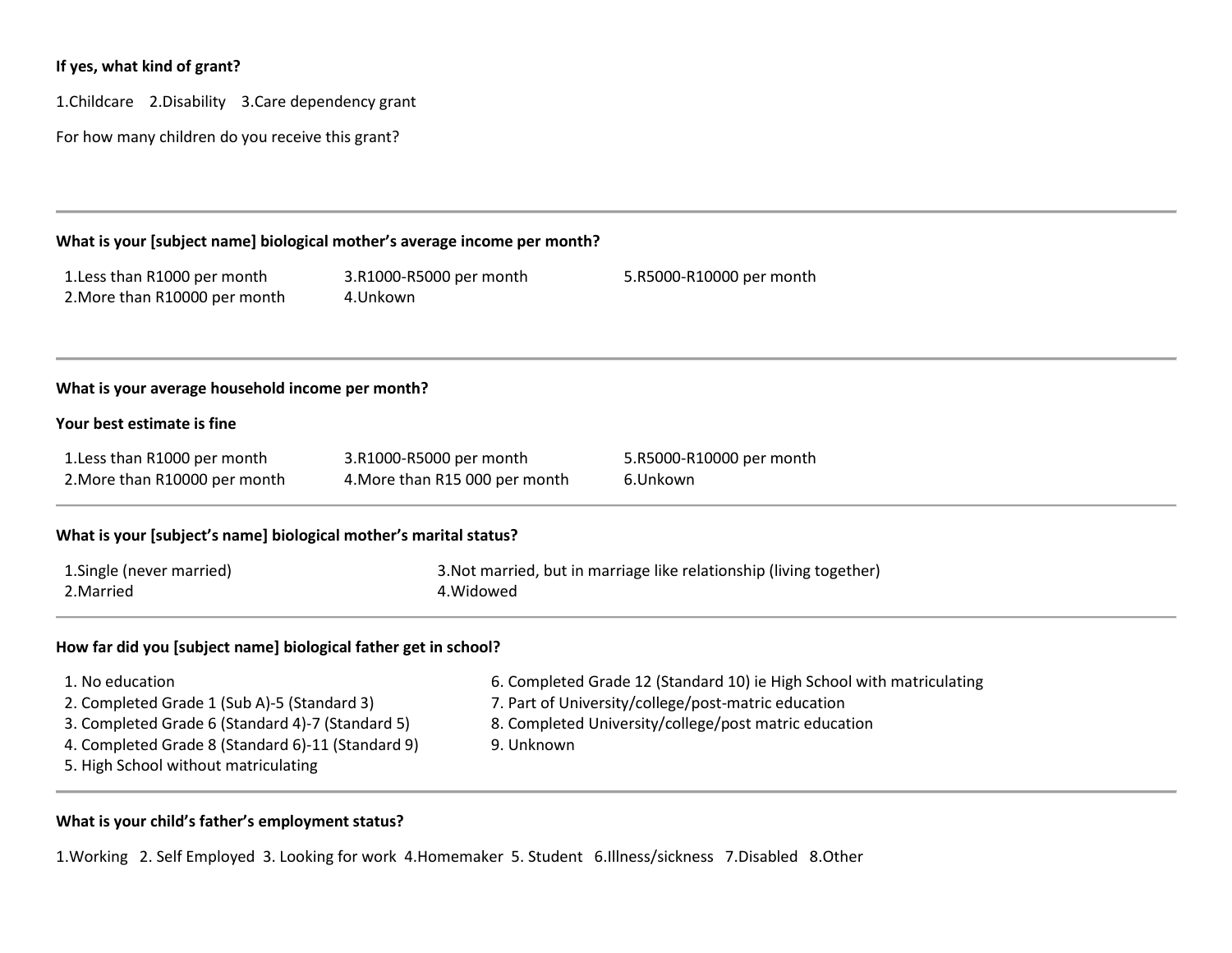# **Do you [subject's name] biological father receive any social assistance in the form of a government grant?**

1.Yes 2. No

| If yes, what kind of grant?                                                                             |                                         |                                                        |                                                                    |                            |  |  |  |  |
|---------------------------------------------------------------------------------------------------------|-----------------------------------------|--------------------------------------------------------|--------------------------------------------------------------------|----------------------------|--|--|--|--|
| 1. Childcare 2. Disability 3. Care dependency grant<br>For how many children do you receive this grant? |                                         |                                                        |                                                                    |                            |  |  |  |  |
|                                                                                                         |                                         |                                                        |                                                                    |                            |  |  |  |  |
| 1. Less than R1000 per month<br>3.R1000-R5000 per month<br>2. More than R10000 per month<br>4.Unkown    |                                         |                                                        | 5.R5000-R10000 per month                                           |                            |  |  |  |  |
| Which of the following best describes the area in which you live?                                       |                                         |                                                        |                                                                    |                            |  |  |  |  |
| 1.Urban 2.Rural 3.Township                                                                              |                                         |                                                        |                                                                    |                            |  |  |  |  |
|                                                                                                         |                                         |                                                        |                                                                    |                            |  |  |  |  |
| How would you describe your home (type of dwelling)?                                                    |                                         |                                                        |                                                                    |                            |  |  |  |  |
| 1.Shack<br>3.House<br>2. Wendy House or backyard dwelling<br>4.Flat                                     |                                         | 6.Other                                                | 5. Refugee centre/homeless shelter                                 |                            |  |  |  |  |
| How many people normally live in your household, including yourself?                                    |                                         |                                                        |                                                                    |                            |  |  |  |  |
| How many people share your bedroom (including yourself)?                                                |                                         |                                                        |                                                                    |                            |  |  |  |  |
| Which of the following do you have in your home?                                                        |                                         |                                                        |                                                                    |                            |  |  |  |  |
| 1. Electricity<br>2. Tap or running water                                                               | 4. Domestic servant<br>5.A flush toilet | 6. Built in kitchen sink<br>7. Electric stove/hotplate | 8. Working telephone<br>9.Atleast one motor car/truck 11.A bicycle | 10.A motorcycle or scooter |  |  |  |  |